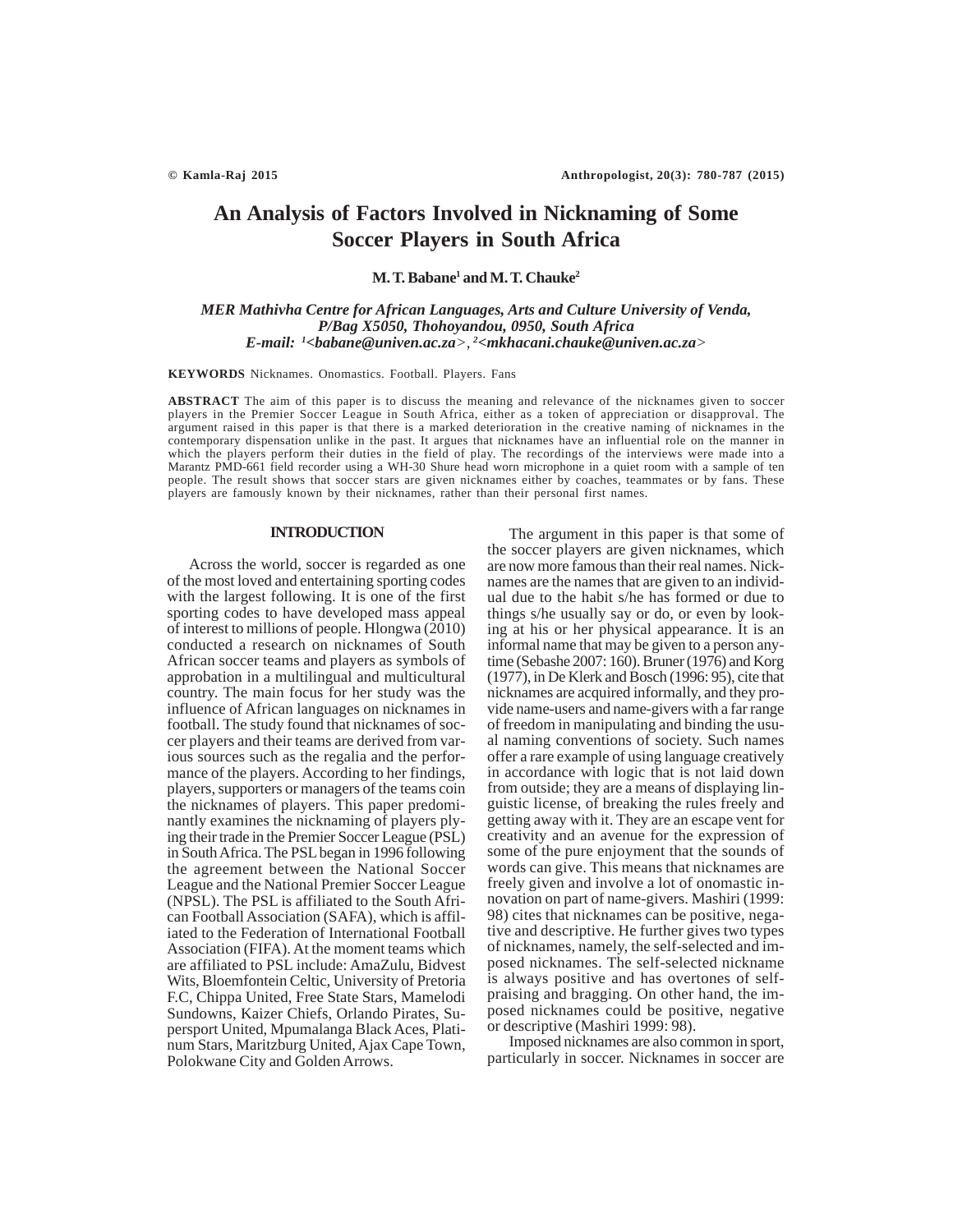those names given either by the teammates, fans, team coaches or soccer commentators. Mostly these nicknames are derived from the playing style of a player, commitment or social behavior on or off the playing field, the player's totem or clan praise name. According to Mashiri (1999: 99), most of the nicknames are used and popularized by the teammates, the fans and the soccer commentators as they recite them during appropriate occasions.

# **RESEARCH METHODOLOGY**

The study is qualitative in nature. As the participants in this study are human beings, the researchers have taken the aspects of political, social and cultural into consideration because it is a study of human life.

# **The Sampling and Sampling Procedures**

The total sample for the semi-structured, indepth interviews for this study comprised 10 participants, all of who are soccer followers. The participants were chosen on the basis of their typicality and availability as key factors. Out of the ten participants, seven were males while three were females. All the selected participants were informed about the topic under investigation. The snowballing sampling technique was used to select the participants; those that met the inclusion criteria set for this study. This is the technique where one participant refers the researchers to another participant. In this study, the researchers arrived at this number of participants by first requesting team managers to provide their club's number one fan, who gave the names of the potential subjects to be interviewed.

# **Data Gathering Technique**

The data for this study was gathered by means of field notes from participant observations in South African stadiums and semi-structured, in-depth interviews conducted with ten soccer followers of varying social status, namely, soccer fans, teammates, team managers, soccer commentators and team coaches. The researchers observed the use of soccer players' nicknames during the match play and outside the field of play as a way of expressing positive feelings for these players. The aim of the interviews was to complement the field notes with participant observations. Both individual and group interviews were conducted by the researchers at a place chosen by the participants. The interviews were voice recorded using a Marantz PMD-661 field recorder with a WH-30 Shure head worn microphone in quiet rooms. During the interviews, participants were asked a range of questions including why nicknames are given, reasons why some players are given more than one nickname, and factors considered when giving a player a nickname.

#### **DISCUSSION**

Following is a discussion of the nicknames that form the core of this paper. In the discussion the researchers will give examples of nicknames that suit the type under review.

#### **Nicknames Relating to Behavior Traits**

The nicknames acquired in this category reflect the bearer's behavioral traits as seen and judged by soccer spectators, sports journalists, soccer commentators, fellow players and even community members. Players may earn their nicknames because of their behavior traits. Chauke (2005: 131) is of the opinion that these types of nicknames "are frequently used to warn against an acceptable mode of behavior or dispute any allegation leveled against an individual member of the family or community". In the following paragraphs, nicknames relating to behavior traits will be discussed.

# *Jabu Mahlangu*

*Jabu Mahlangu* was previously known as *Jabu Pule*. *Mahlangu* was given three nicknames at different times of his soccer career. He was considered a playmaker in all the teams he played for during the time he was active in football. His first nickname, *"Shuffle the Pack"* was bestowed upon him because of the manner in which he was bold when facing opponents. He did not have respect for his opponents whether young or old, he often moved from centre to forward dismantling and disorganizing his opponents with his dribbling ability. It was easy for him to 'shuffle the pack' because of his speed, his spectacular and graceful moves, passes and as well as scoring. His nickname made him bold enough to shuffle his packed opponents by taking over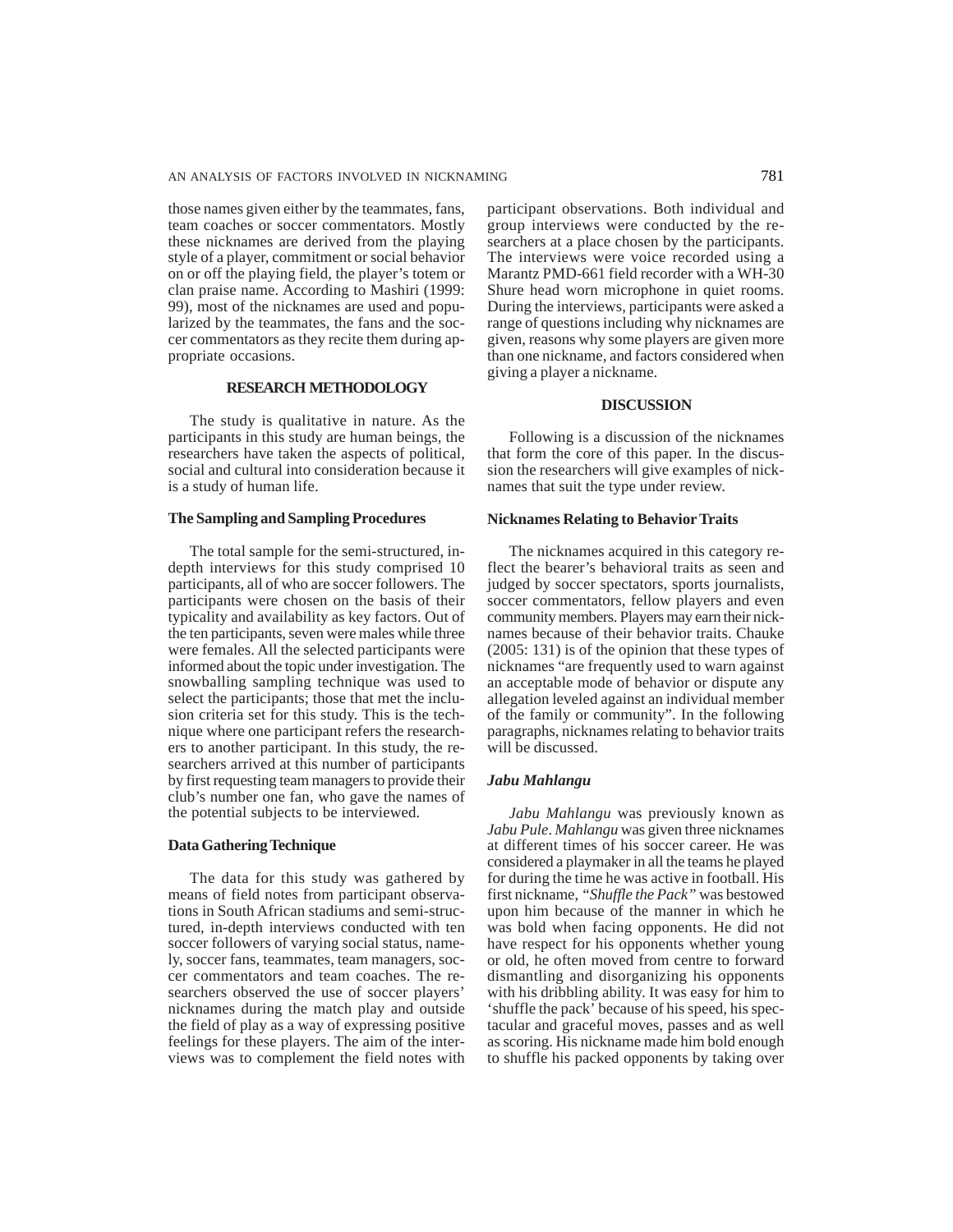the game and make something happen at any time his team was under pressure.

The second nickname given to *Jabu* was *"Ngwana wa Tshwenya"*. *Ngwana wa Tswenya* is a Sotho phrase which can literally be translated to *"troublesome child"*. This is an imposed negative nickname, which is generally used for expressing disapproval for *Jabu*'s behavior in order to discourage him from his bad behavior and attitudes. This imposed nickname was coined out of his social behavior. Participant 9 alluded that the fans were discontent with the behavioral character displayed by *Mahlangu*, especially when he is nowhere to be found during crucial games. The researchers observed that because of the offensive nature of this nickname, it is generally used without his approval.

The third nickname was, *"Lost and Found"*. Due to his troublesome character in the field of play, *Jabu* was always nowhere to be found especially when his team needed him the most. He would disappear from practice as well as games. Then the team would declare him as *'Lost'*. Two to three days later, he would resurface and people would tell stories about his disappearance. Then his teammates, team managers and fans would declare him *'Found'*. Hence the nickname, *"Lost and Found".*

# **Nicknames Relating to Physical Character**

This category of nicknaming is characterized by names, which are given to most physically strong players or those with strong character. Kahari (1990: 283) is of the view that such nicknames usually sum up the individual's physical character or shape.

#### *Johannes Makhathini*

Johannes earned his nickname, *"Roadblock"* as a "token of positive identification" because of his style of defending, which made any condition difficult for his opponents to progress through his position to the goal post of his goalkeeper. It was apparent that his nickname was symbolic in the sense that he was like a roadblock set by the police or military personnel for his opponents. In fact, where police has set a roadblock it is not easy to pass without being thoroughly checked and searched.

*Roadblock*'s legendary toughness and ability to play the whole game without showing any sign of tiredness made his nickname to be more like the real roadblock. He could even endure great pains and continue to play after a serious injury. Like a roadblock set by the police, he was an obstacle to his opponents for advancement to score goals. In cases where some balls passed via another defender's side, and almost found the target, he would clear the ball off the line to prevent what was a sure goal. This was an indication that he was indeed a roadblock. Because this nickname celebrated his ability, he readily accepted it to motivate him to excel in the field of play. It suffices to say that this nickname took huge proportions and it has replaced and erased his real name.

# *Tonic Chabalala*

Participants are of the opinion that at times a player can be given a nickname in accordance with the language, which he speaks. This way of nicknaming is regarded as a practice that is carefully thought out in advance (Yesufu 1996). However, this nickname should symbolize the manner in which this player performs his duties in the field of play. The two nicknames given to *Tonic Chabalala* serve as examples of such names.

*Tonic* was given his first nickname, *"Nyama a yi dluli"*, a Xitsonga expression, which could be literally translated to mean 'meat does not pass'. Resultantly, the name bearer was given this nickname because he was a skillful central defender of note during his time in football. Like security that would not allow meat to pass his vicinity without permission, Chabalala would not allow any player to pass through to his goalkeeper, either to attempt or to score a goal. He used to handle troublesome strikers with his technics of defending.

The second nickname given to *Tonic* was *"Hosi ya mina".* This nickname could be literally translated to mean *'my chief'*. According to the participants, this nickname was given to him by one of the soccer commentators. Herbert (1992) supports this view by indicating that "nicknames may be either self-selected by an individual or imposed by others". A chief is a respected person in the community just as *Chabalala* was respected in the soccer field. When you go to him (the chief) you have to bow as a sign of respect to your leader. *Hosi ya mina* was a hard tackling defender, who was always respected by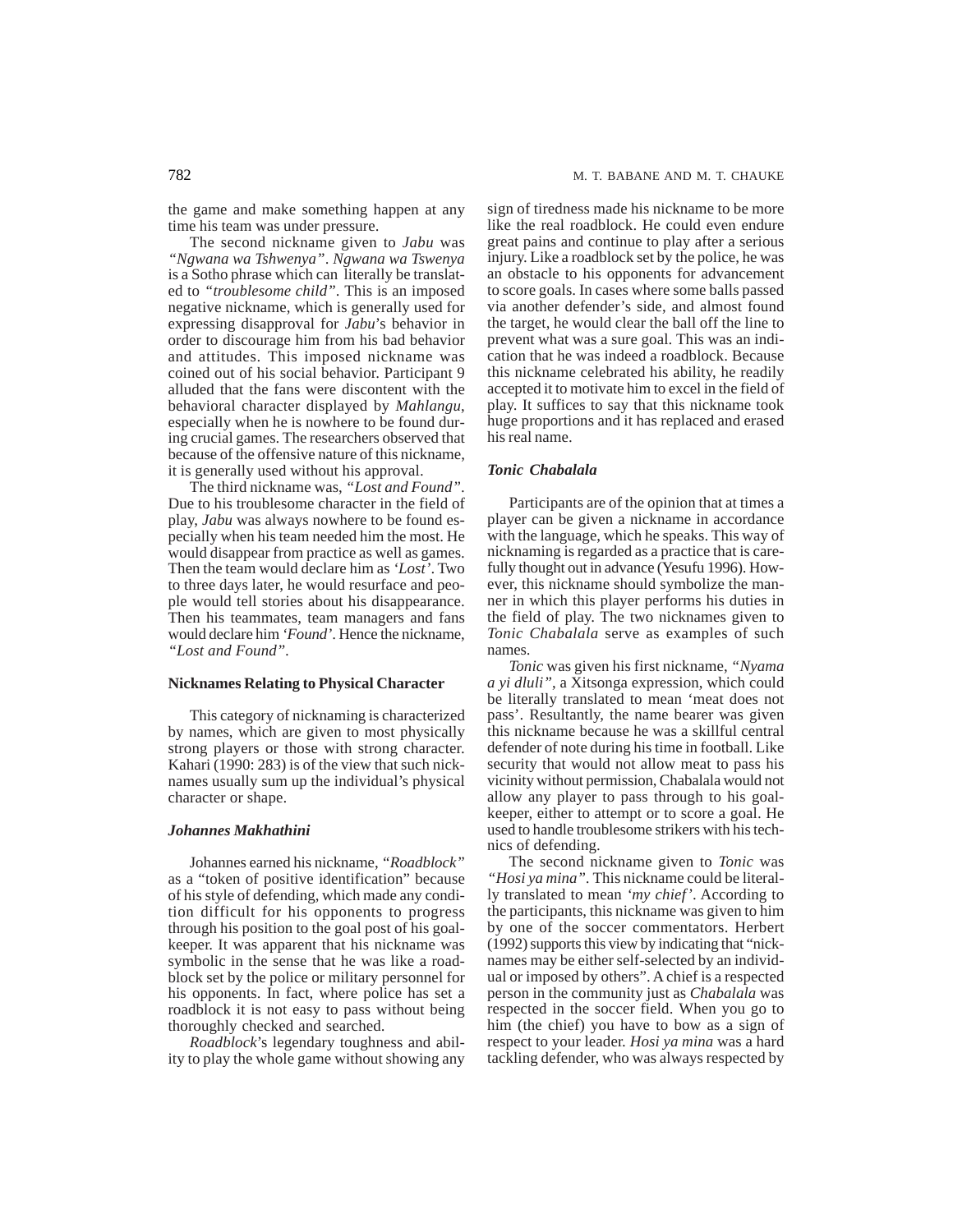strikers from other clubs. According to participant 3, *Hosi ya mina* was a solid defender like a rock and worked very hard to lead *(Hosi*) his teammates especially the defenders.

This discussion revealed that in Xitsonga like in other African cultures, the show of respect (*nhlonipho*) is unidirectional, it is directed towards the higher status person, that is, the high above one in the social hierarchy (de Kadt 1998). Thus, the players of other clubs would call Hosi ya mina and show him much respect because of his nickname.

#### **Nicknames in the Field of Play**

In order to provide meaningful nicknames related to the field of play, it is helpful to mention that this type of nickname transforms personal expression into collective expression as it fosters a sense of belonging, group dimension and identification (Chauke 2005). In some instances these nicknames are humorous and make life very interesting as it serves as a source of entertainment, removal of stress and tensions in the work environment (Turner 2000).

# *Patrick Pule Ntsoelengoe*

Patrick *Ntsoelengoe* was regarded as one of the greatest and most talented players in the South African soccer fraternity. Patrick's father, Daniel *Ntsoelengoe* who was also a soccer player is the one who inspired the affectionate nickname "*Ace*" for his son. In the playing cards, *Ace* is the main card that changes things to turn in your favor. So it was the case with *Ace Ntsoelengoe* because he was a very important player to all the teams he played for during his time in football.

He became a key figure in the Kaizer Chiefs Club because of his incredible playing skills. Because of his natural skills in football, it was difficult for other players to take the ball away from him. He was a middle fielder of note who constantly pushed forward into attacking positions and often scored more goals, more than other strikers. Participant 2 avers, "*Ace* was a very good player like the ace in a deck of cards when playing at a casino. Everybody wants to have that card, so it was in his case, every team wanted to have him on their team list".

*Ace* always wanted to have his team to have a point at the end of every game. This nickname was later given to other famous players such as Joel *"Ace" Mnini*, Donald *"Ace" Khuse*, Brown Phillip *"Ace" Kabote*, Alfred *"Ace" Mgedeza* and *Oupa "Ace" Manyisa*. In general, the participants were of the view that as it is an acceptable practice to give a nickname to other players, when Ntsoelengoe retired from football he gave Donald *Khuse* his nickname (Ace) and the t-shirt number 12 he was using at Kaizer Chiefs Club.

*Ace*'s style of playing was very unique. His style earned him another nickname bestowed to him by his followers, namely *"Mabheka Phantsi genge zambala"* literally translated to mean 'looking down like a potato'. This was so because while playing, he could hardly look at either his teammates or his opponents. Rather, he would look down, hence *"Mabheka Phantsi",* where the ball was. Surprisingly, when he passed the ball to his teammates, it would go straight to their legs as if he was throwing them using his hands. While looking down, *"Mabheka phantsi"* was very perfect in his dribbling, shooting, attacking, defending as well as scoring. Participant 5 argued that *Ace* was not different from any well renowned international players you can think of.

#### *Mark Mayambela*

The origins of some nicknames are fascinating. They are often unique at a certain area or club or moment in the history of a player. In fact, when a player moves from one club to the other there is a likelihood of them changing the nickname. This is influenced by the change of style of play in a new club. *Mayambela* is one of the players who earned several colorful nicknames because of his large following and supporters in football. Herbert (1992) is of the view that colorful nicknames are given to popular figures that enjoy a large following or support in the community.

Mark *Mayambela* is one of the players who have been given various nicknames. A number of grounds can be distinguished in an attempt to explain the possibilities of his nicknames. The time he was playing for Bloemfontein Celtic, he was nicknamed *"Scara"*. Participant 10 says that this nickname was bestowed to him because of "his ball juggling skills, which always confused his opponents and make him difficult to mark". Participant 8 makes it clear that the nickname was given to him because there were other soccer stars who played a similar style like him before. Football stars such as Eric *"Scara" Sono*, Abso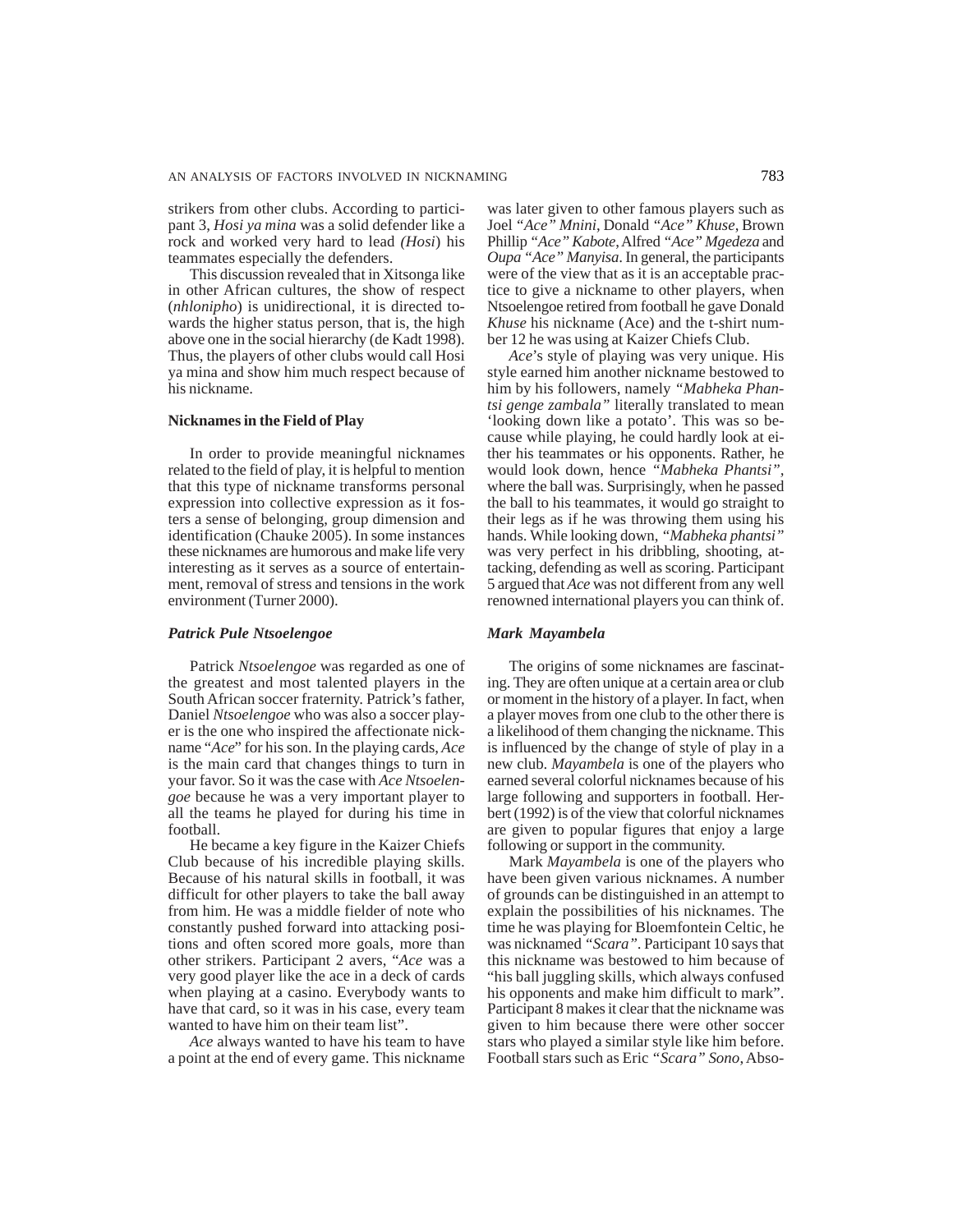lom *"Scara" Nthithwa* and Emmanuel *"Scara" Ngobeza* also bore the same nickname.

However, when he later moved to other clubs, this nickname (*Scara*) was no longer prominent to his new followers. He then acquired a new nickname, *"Professor"*. Some of his followers called him *Professor*. Like an expert in the particular field of study, Mark is regarded as an expert in the field of play because of his skillful manner of playing. His style of handling the ball, which pleases the crowd, shows that he is very talented. Although natural in his style of playing, participant 7 indicated that *Mayambela*'s style of playing always has a deep relationship with that of *Mlungisi "Professor" Ngubane* who was also a soccer star years before *Mayambela*. He further alluded to the fact that this is the reason why he was nicknamed *Professor* by his fans.

Another nickname given to *Mayambela* is, *"Umsaba ungamazi"* which is like a totem, which could literally be translated to mean 'fear of the unknown'. The nickname was given to him because he played for different clubs trying to look for greener pastures.

From the data collected from participant 10, it emerges that some soccer followers gave this player "the ever wasteful" as a nickname. The same goes to participant 4 who alluded that this nickname was given to *Mayambela* because like any other player, at times he is out of form and he wasted so many balls in favor of his opponents. However, it was noticed in this study that this nickname did not appeal to most of the participants since it has a negative impact on this favorite player.

In a nutshell, it appears that there exists consensus amongst the participants interviewed that all these nicknames have a role to play in motivating this player to play the way he does. Moreover, there appears to be a shift in the style of play depending on the club he plays for and the nickname given to him at that particular moment. This is a clear indication that there is no cut and dry rules in giving nicknames to soccer players.

#### *Johannes Fetsi Molatedi*

Johannes *Molatedi* is a retired South African soccer midfielder who played for Moroka Swallows, Kaizer Chiefs, and Seven Stars. He began his soccer career at Moroka Swallows in 1981. After *Molatedi* won the Mainstay Cup in 1983 he requested a transfer to the club he supported as a boy, Kaizer Chiefs. He also joined Seven Stars. At Seven Stars his stardom began to wane and he retired in 2000.

*Molatedi* earned himself two nicknames during his soccer career. He was given the first nickname, *"Chippa"*. *Molatedi* was nicknamed *Chippa* after he went to one of the training sessions at Moroka Swallows wearing his younger brother's track top with the nickname *Chippa* inscribed on it. To be honest, the nickname belonged to his younger brother Daniel who was also a footballer. Other soccer stars that bear the same nickname of *Chippa* are Eric *Chippa Chauke*, Steve *Chippa Lekoelea*, *Nkosinathi Chippa Nhleko* and Phil *Chippa Masinga*. The second nickname earned by *Molatedi* was *"Telephone Exchange"*. This nickname was symbolic to the style of his playing. The manner in which he distributed balls to his teammates was like a person working at the telephone switchboard. Apart from been a skillful distributor of balls, he was one of the most skillful dribblers, finishers and a free kick specialist. He was multitalented.

After retirement, he coached amateur teams in *Matatiele* and returned to Johannesburg in 2002. He runs the Ormonde Soccer Academy with players from Xavier Reefs and Ormonde View

# *Mandla Sithole*

Sithole was one of the fastest runners and goal poachers in the field during his soccer career. He was nicknamed *"Metroblitz"* after a fast commuter train to Soweto. Metroblitz was an experimental high-speed interurban commuter train, which travelled between Soweto and Johannesburg. His fast speed was linked to the Metroblitz train, which was one of the fastest in South Africa before the introduction of the Gautrain. This nickname was bestowed to him because of his fast speed; one could not easily catch him when holding the ball. Participant 6 indicated that "Metroblitz was like spitfire, once he has the ball in his position he ran so fast to score goals. I can also compare him with a lightning once in front of the goalposts. He was always problematic to his opponents, in particular, defenders".

Similar to his style of running very fast with the ball, is *Tlou Sigolela*. The following paragraphs discuss his nickname.

# *Pinto Tlou Segolela*

*Segolela* has three nicknames, *"Socks" "Gautrain"* and *"headless chicken"*. With re-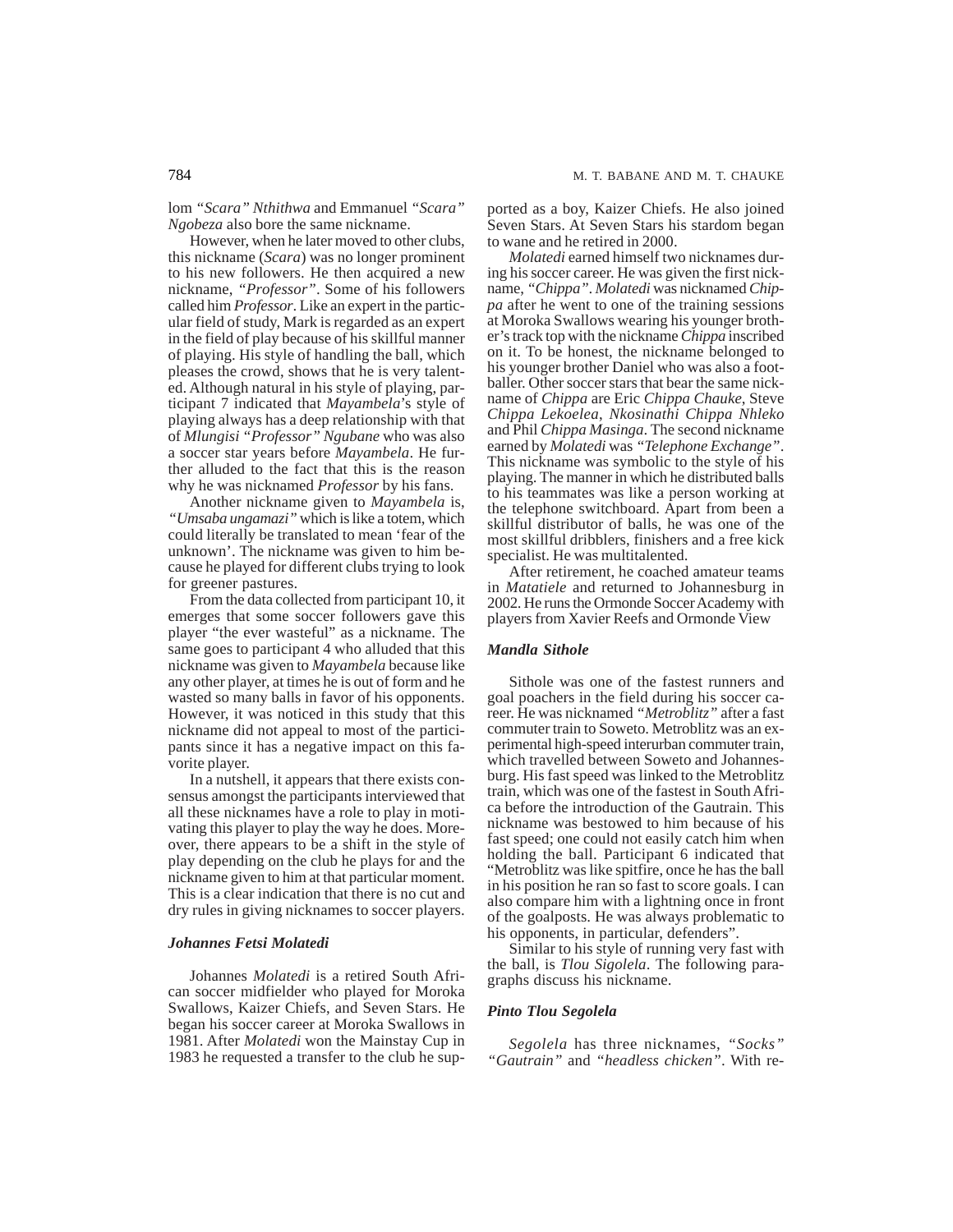spect to the nickname *"Socks"* bestowed to *Segolela*, there is no evidence as to why this nickname was given to him. Tlou further earned himself a nickname *Gautrain.* Gautrain is a fast railway system in the Gauteng Province in South Africa. It is regarded as the biggest and fastest train in Africa. This train links Johannesburg, Pretoria, Ekurhuleni and the O.R. Tambo International Airport.

It is apparent from the data that participants sometimes demonstrate their negative moods by giving a player a sarcastic nickname, which shows their anger in a manner in which a player plays. Segolela was also nicknamed *"Headless Chicken"* by fans of other clubs because at times his fast speed did not yield positive results as expected by both his team and the followers. In the data collected for the study, it has been seen that participant 5 pointed out that some of Segolela's runs were not productive. He sometimes ran like a headless chicken, which is without a direction, hence the nickname *Headless Chicken*.

#### *Ephraim Matsilele Sono*

*Sono* was one of the most feared and revered players in the field of play who earned himself many nicknames. *Sono*'s soccer career had an unusual beginning; during a match that he attended one of the Orlando Pirates' regular players was absent and *Sono* was requested to stand in for him. He soon gained fame for his all-round ability, dribbling and accurate passing.

*Sono* played for the old and famous Orlando Pirates club before buying his own team. The first nickname that he earned was *'Jomo'*, which most people think is his real name, after the first president of Kenya, *Jomo Kenyatta*. As the son of Eric *Scara Sono* he was seen as the heir apparent at Pirates. He was given the nickname *Jomo*, which means "burning spear" by an Orlando Pirates fan, who saw in him the same leadership qualities as those of *Kenyatta*.

Sono is also known by the nickname, *'Troublemaker'* because of his dribbling skills and goal scoring talent. He would pass a number of defenders with ease. He was a thorn in the flesh of his opponents. He always sent his opponents the wrong way and maneuvered to score the most important goals for his club. He was also nicknamed *'the Black Prince'*, *'Mjomana'* and *'Bra J*'. The nickname *'the Black Prince'* refers to a renowned military commander. *Sono* was named

*'the Black Prince'* because of his command over the ball in the field of play. The nicknames *'Mjomana'* and *'Bra J'* are derived from the name *Jomo*.

After his successful stint at Orlando Pirates, *Sono* went to the United States of America, where, in 1977, he played for the New York Cosmos. At Cosmos, one of his teammates was the legendary Pele. In 1978, Sono played for the Colorado Caribous. At the end of the season, the Caribous changed its name to the Atlanta Chiefs where he played with another South African soccer star of the time, Kaizer *Motaung*. *Sono* completed his stint in North America playing for the Toronto Blizzard. After his soccer career in the USA ended, *Sono* returned home, where he purchased the Highlands Park Club in 1982. He renamed it Jomo Cosmos in honor of his old team in America. He is now both the club owner and coach.

*Sono* has also taken a leading role in discovering and developing new football talent. He was also a technical advisor to the *Bafana Bafana*'s head coach, Clive Barker during the 1996 African Nations Cup. To add to his glorious soccer career, *Sono* served as a caretaker coach for *Bafana Bafana* on three occasions, namely, the African Nations Cup tournament in Burkina Faso in 1998, and Egypt in 2000 and the FIFA World Cup in South Korea and Japan in 2002. *Sono* has also built up a reputation as a successful businessman.

### *Jerry Skhosana*

*Skosana* is one of the former South African footballers that was popular for goal poaching. Playing most of his soccer career at Orlando Pirates, *Skhosana* was an assumed Pirates' fierce rival Kaizer Chiefs' fan but also had great performances for his team at the Soweto derbies. He was nicknamed *'Legs of Thunder'* after a champion racehorse. This nickname was also given to him because of how he was difficult to be marked and tackled by his opponents. His legs were referred to thunder because of his speed, and his spectacular and graceful moves, passes and scoring. His goals were fast like a bolt of lightning. This feat also earned him the second nickname, *"Jambo Jet"*. He was one of the greatest strikers in the South Africa's Premier Soccer League who always played his heart out during his soccer career.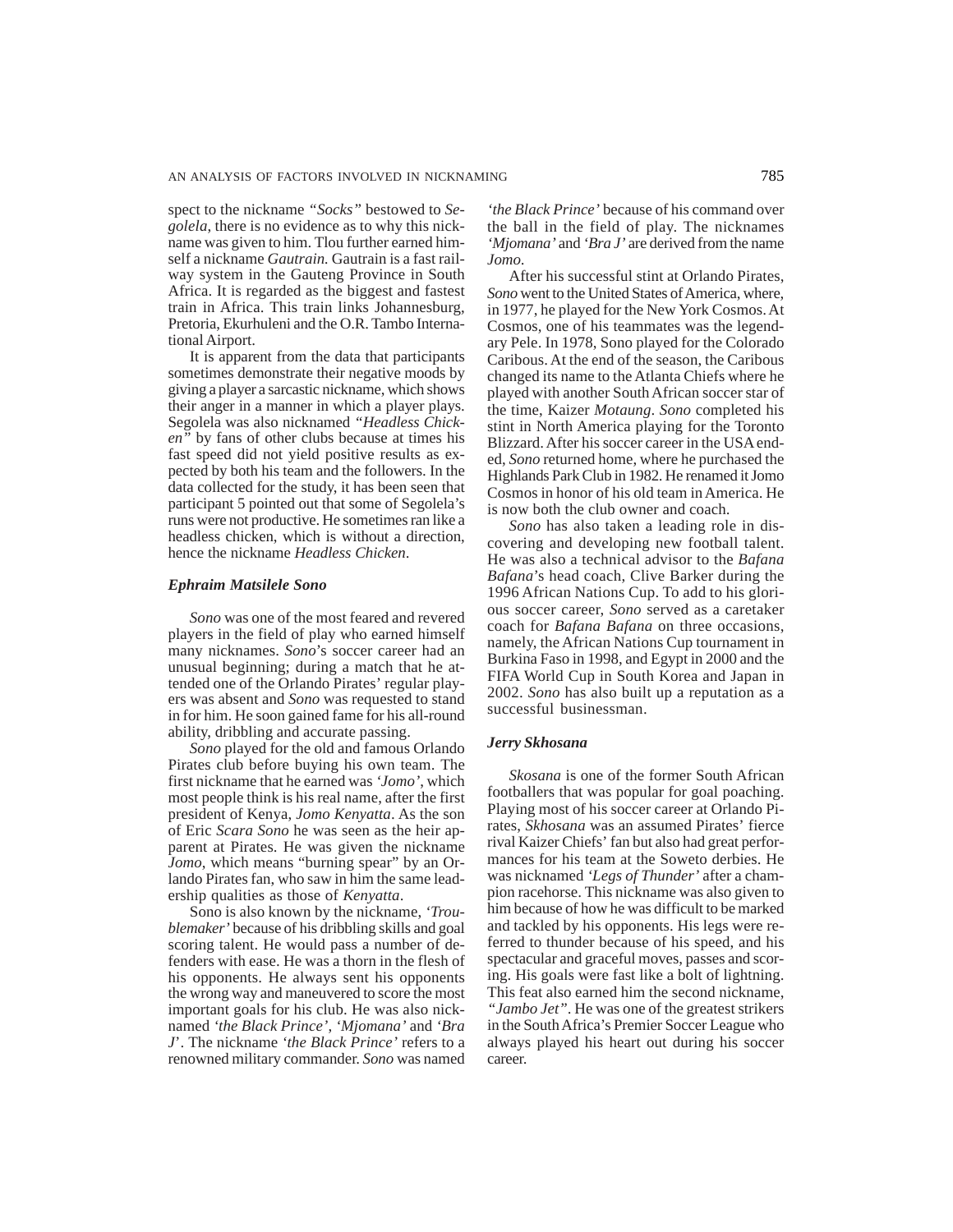In 1999, he joined the Chinese side Yunnan Hongta, but left the club after only two months due to a problem with his signing on fee. He is considered one of highly recommended talent scouts. He has discovered household players such as *Teko Modise* of Mamelodi Sundowns and *Thabo Matlaba* of Orlando Pirates. Presently, *Skhosana* serves a soccer analyst for Super Sport.

# **Soccer Stars with Nicknames Associated with Music**

The unshakeable bond between sport and music is reportedly very strong. Current musicians and their popular hits have also been borrowed by soccer fans to honor their favorite players. Soccer stars have earned themselves nicknames associated with music. They are nicknamed after popular pop and *kwaito* songs.

#### *Noel Cousins*

Cousins was one of the popular Arcadia Shepherds and Moroka Swallows players. His adoring fans bestowed on him the nickname *"Phinda Mzala"* which can be loosely translated to "*do it again, cousin"*. This Moroka Swallows hit man earned the nickname from the *Stimela* song titled *"Phinda Mzala".* The song means 'do it again, cousin'. The fans always expected him to score goals, hence the nickname.

Cousins' football style was simple but effective. He possessed no fancy frills, but had a deadly finish, which made him one of the most consistent strikers of his generation. Cousins was very consistent in scoring goals, explosive and comfortable with both feet. Among his other achievements, Cousins won the 1987 NPSL Top Goalscorer Award with 28 league goals and four cup strikes. He was also voted the Players' Player of the Season in the same year.

#### *Dennis Lota*

*Lota* was a Zambian International star who played for Zanaco, Nchanga Rangers, Kabwe Warriors and Konkola Blades in Zambia before trekking to FC Sion in Switzerland. He started his professional soccer career with Zanaco FC of Zambia in 1989 before leaving for Nchanga Rangers at the beginning of the 1991 season. At Nchanga he established a midfield partnership

with *Abeauty Kunda*. He later left to join Kabwe Warriors after a failed attempt to rejoin Zanaco. At Warriors, he never settled and left after one season to join Konkola Blades. It was at Konkola where the late brother to *Kalusha Bwalya*, Benjamin transformed *Lota* to a lethal striker who went to win the golden boot in 1995 and later became a strong target for international clubs. He joined FC Sion in Switzerland.

Upon leaving FC Sion, *Lota* joined Orlando Pirates in South Africa, where his prowess in front of the goal and particularly his celebration (rubbing his palms against each other), earned him the nickname *"Chisa Mpama"* (loosely translated to *"hot clap" in isiZulu*). The nickname '*Chisa Mpama*' by the Orlando Pirates supporters was derived from a popular hit song by *Senyaka Kekana*. Whenever he scored, *Lota* would celebrate by rubbing his palms together. In South Africa, he also starred for Amazulu and Moroka Swallows.

*Lota* was also part of the Zambian African Nations Cup team in 1996, 1998, 2000 and 2002. In March 2011, the Moroka Swallows Football Club had elevated *Lota* to one of the assistant coaches (Dennis *Lota* at National-Football-Teams-com.)

# **CONCLUSION**

Participants in this study reported that there are numerous factors to be considered when giving and popularizing a nickname for a soccer player. In most cases, participants reported that the style, behavior, commitment or totem of a player could be the major motivations for a particular nickname to be given to a player. Through the observation technique, this study also confirmed that soccer players are given nicknames differently depending on the way they play or behave. Responses to the interviews conducted indicated that there is no longer creativity in honoring these modern heroes in soccer these days as compared to some years back. Overall though, most participants felt that soccer players should continue to be given nicknames because they play a pivotal role in motivating the players to display their exceptional skills.

### **RECOMMENDATIONS**

Based on the findings, this paper recommends that in giving a soccer player a nickname,